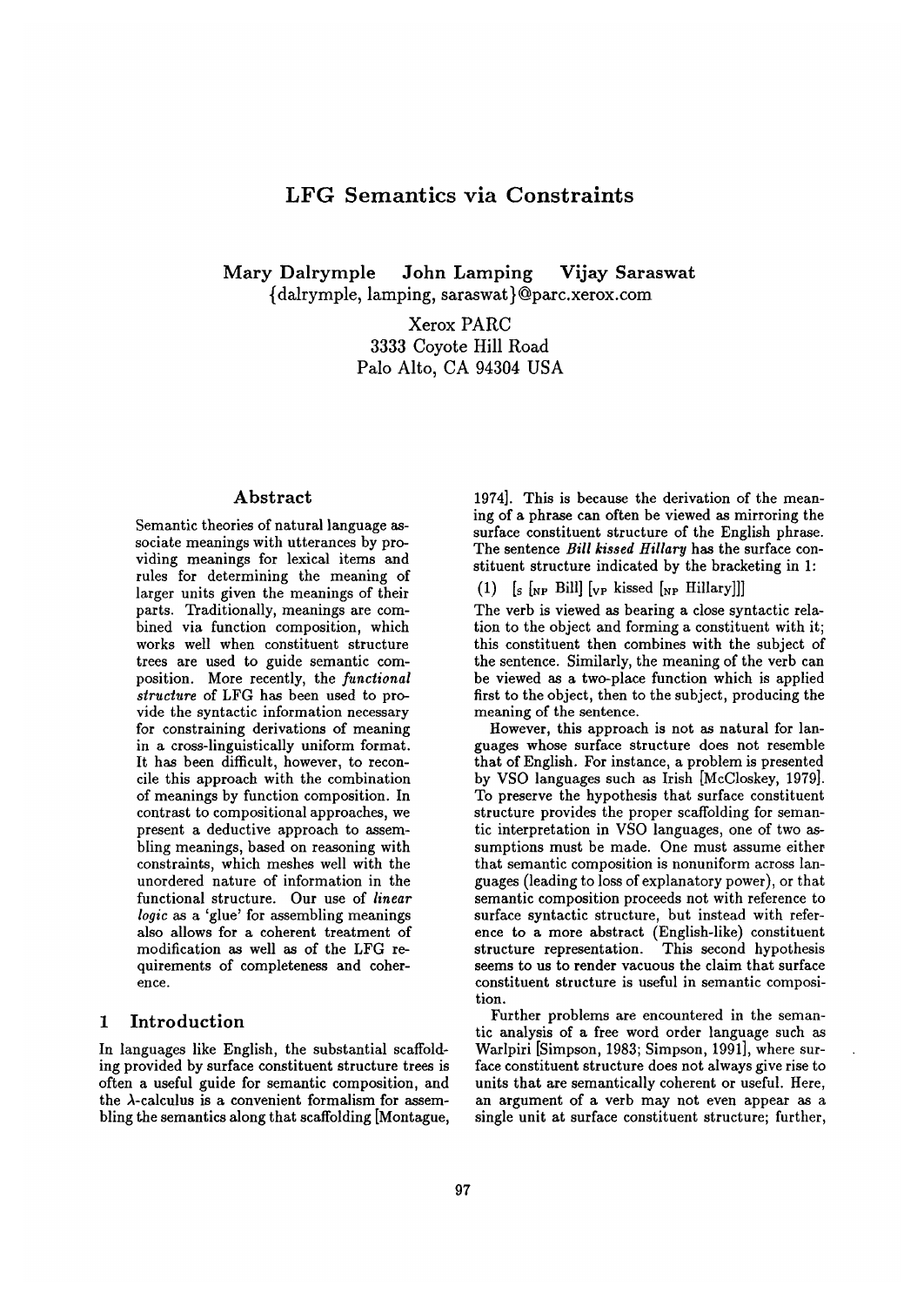arguments of a verb may appear in various different places in the string. In such cases, the appeal to an order of composition different from that of English is particularly unattractive, since different orders of composition would be needed for each possible word order sequence.

The observation that surface constituent structure does not always provide the optimal set of constituents or hierarchical structure to guide semantic interpretation has led to efforts to use a more abstract, cross-linguistically uniform structure to guide semantic composition. As originally proposed by Kaplan and Bresnan [1982] and Halvorsen [1983], the *functional structure* or *f-structure* of LFG is a representation of such a structure. However, as noted by Halvorsen [1983] and Reyle [1988], the  $\lambda$ -calculus is not a very natural tool for combining meanings of f-structure constituents. The problem is that the subconstituents of an f-structure are not assumed to be ordered, and so the fixed order of combination of a functor with its arguments imposed by the  $\lambda$ -calculus is no longer an advantage; in fact, it becomes a disadvantage, since an artificial ordering must be imposed on the composition of meanings. Furthermore, the components of the f-structure may be not only complements but also modifiers, which contribute to the final semantics in a very different way.

Related approaches. In an effort to solve the problem of the order-dependence imposed by standard versions of the  $\lambda$ -calculus, Reyle [1988] proposes to extend the  $\lambda$ -calculus to reduce its sequential bias, assembling meanings by an enhanced application mechanism. However, it is not clear how Reyle's system can be extended to treat modification or complex predicates, phenomena which our use of linear logic allows us to handle.

Another means of overcoming the problem of the order-dependence of the  $\lambda$ -calculus is to adopt semantic terms whose structure resembles f-structures [Fenstad *et al.,* 1985; Pollard and Sag, 1987; Halvorsen and Kaplan, 1988]. On these approaches, attribute-value matrices are used to encode semantic information, allowing the syntactic and semantic representations to be built up simultaneously and in the same order-independent manner. However, when expressions of the  $\lambda$ -calculus are replaced with attribute-value matrices, other problems arise: in particular, it is not clear how to view such attributevalue matrices as *formulas,* since issues such as **the**  representation of variable binding and scope are not treated precisely.

These problems have been noted, and remedies have been proposed. Sometimes, for example, an algorithm is given which globally examines a semantic attribute-value matrix representation to construct a sentence in a well-defined logic; for instance, Halvorsen [1983] presents an approach in which attribute-value matrices are translated into formulas of intensional logic. However, the computation involved is concerned with manipulating these *representations* in procedural ways: it is hard to see how these procedural mechanisms translate to *meaning preserving* manipulations on the formulas that the matrices represent. In sum, such approaches tend to sacrifice the semantic precision and declarative simplicity of logical approaches (e.g.  $\lambda$ -calculus based approaches), and seem difficult to extend generally or motivate convincingly.

Our approach. Our approach shares the orderindependent features of approaches that represent semantic information using attribute-value matrices, while still allowing a well-defined treatment of variable binding and scope. We do this by identifying (1) a *language of meanings* and (2) a *language for assembling meanings.* 

In principle, (1) can be any logic (e.g., Montague's higher-order logic); for the purposes of this paper all we need is the language of first-order terms. Because we assemble the meaning out of semantically precise components, our approach shares the precision of the  $\lambda$ -calculus based approaches. For example, the assembled meaning has precise variable binding and scoping.

We take (2) to be a fragment of first-order (linear) logic carefully chosen for its computational properties, as discussed below. In contrast to using the  $\lambda$ -calculus to combine fragments of meaning via ordered applications, we combine fragments of meaning through unordered conjunction, and implication. Rather than using  $\lambda$ -reduction to simplify meanings, we rely on deduction, as advocated by Pereira [1990; 1991].

The elements of the f-structure provide an unordered set of constraints, expressed in the logic, governing how the semantics can fit together. Constraints for combining lexically-provided meanings can be encoded in lexical items, as instructions for combining several arguments into a result.<sup>1</sup>

In effect, then, our approach uses first order logic as the 'glue' with which semantic representations are assembled. Once all the constraints are assembled, deduction in the logic is used to infer the meaning of the entire structure. Throughout this process **we** maintain a sharp distinction between assertions about the meaning (the glue) and the meaning itself.

To better capture some linguistic properties, **we**  make use of first order *linear logic as* the glue with which meanings are assembled [Girard,  $1987$ ].<sup>2</sup> One

2Specifically, we make use only **of the** *tensor]ragment*  **of** linear logic. The fragment is closed **under conjunction,**  universal quantification and implication (with atomic an-

<sup>&</sup>lt;sup>1</sup> Constraints may also be provided as rules govern**ing particular configurations. Such rules** are applicable **when properties not of** individual lexical items in **the construction but of the construction as a whole are responsible for its interpretation; these cases include the semantics of relative clauses. We will not discuss examples of configurationally-defined rules in this** paper.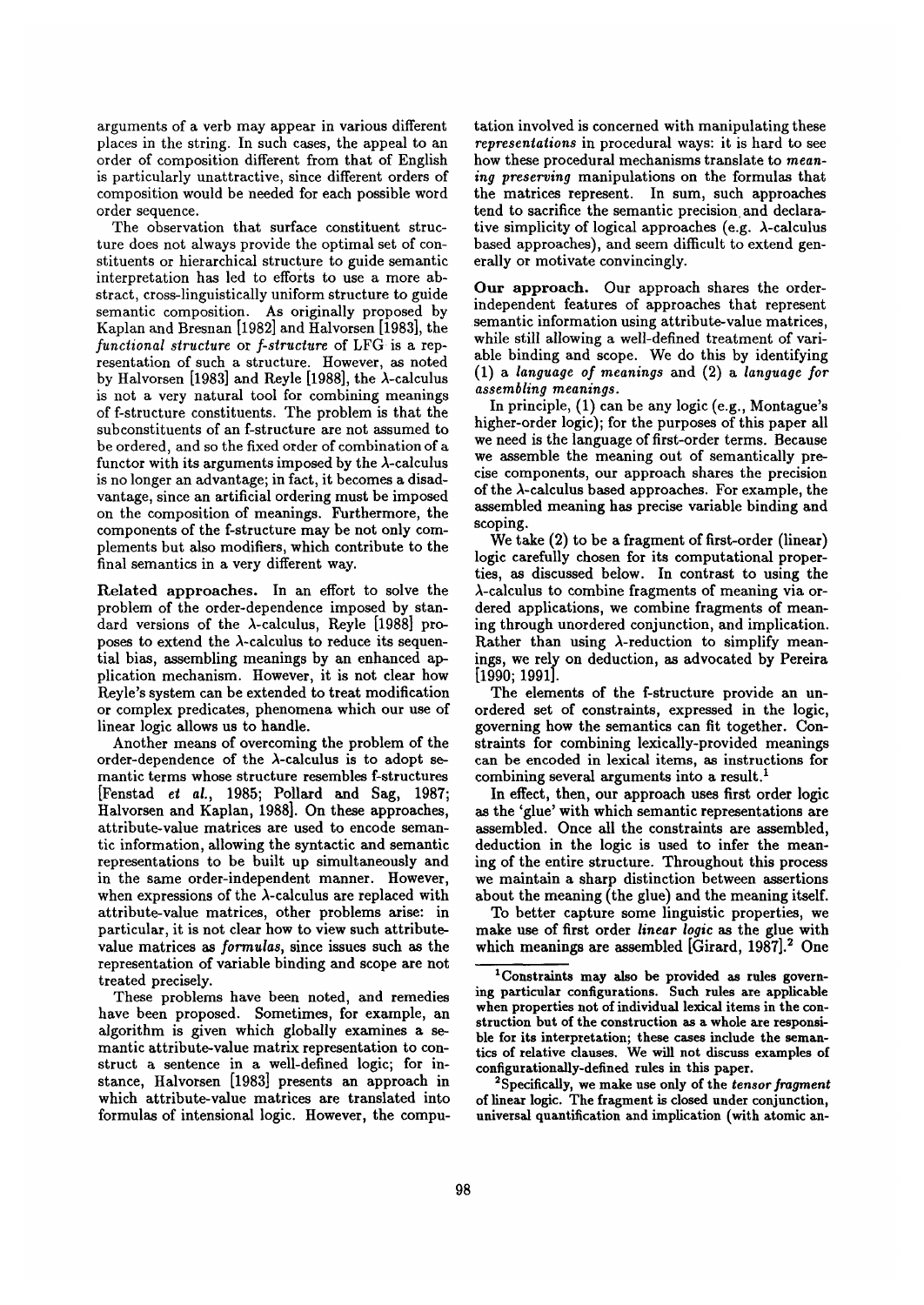way of thinking about linear logic is that it introduces accounting of premises and conclusions, so that deductions consume their premises to generate their conclusions. It turns out that this property of linear logic nicely captures the LFG requirements of *coherence* and *consistency,* and additionally provides a natural way to handle modifiers: a modifier consumes the unmodified meaning of the structure it modifies and produces from it a new, modified meaning.

In the following, we first illustrate our approach by discussing a simple example, and then present more complex examples showing how modifiers and valence changing operations are handled.

#### 2 Theoretical preliminaries

In the following, we describe two linguistic assumptions that underlie this work. First, we assume that various aspects of linguistic structure (phonological, syntactic, semantic, and other aspects) are formally represented as *projections* and are related to one another by means of functional correspondences. We also assume that the relation between the thematic roles of a verb and the grammatical functions that realize them are specified by means of *mapping principles* which apply postlexically.

Projections. We adopt the *projection architecture* proposed by Kaplan [1987] and Halvorsen and Kaplan [1988] to relate f-structures to representations of their meaning: f-structures are put in functional correspondence with semantic representations, similar to the correspondence between nodes of the constituent structure tree and f-structures. The *semantic projection* of an f-structure, written with a subscript  $\sigma$ , is a representation of the meaning of that f-structure.

Thus, the notation ' $\uparrow_{\sigma}$ ' in the lexical entries given in Figure 1 stands for the semantic projection of the f-structure ' $\uparrow$ '; similarly, '( $\uparrow$  subJ)<sub>a</sub>' is the semantic projection of ( $\uparrow$  subj). The equation  $\uparrow_{\sigma} = Bill$ indicates that the semantic projection of  $\uparrow$ , the fstructure introduced by the NP *Bill,* is *Bill.* The lexical entry for *Hillary* is analogous. When a lexical entry is used, the metavariable '"' is instantiated and replaced with an actual variable corresponding to an f-structure  $f_n$  [Kaplan and Bresnan, 1982, page 183]. Similarly, the metavariable ' $\uparrow_{\sigma}$ ' is instantiated to a logic variable corresponding to the meaning of the f-structure. In other words, the equation  $\uparrow_{\sigma} = Bill$ is instantiated as  $f_{n\sigma} = Bill$  for some logic variable  $f_{n\sigma}$ .

We have used the multiplicative conjunction  $\otimes$  and linear implication -o connectives of linear logic, rather than the analogous conjunction  $\wedge$  and implication  $\rightarrow$  of classical logic. For the present, we can think of the linear and classical connectives as being identical. Similarly, the *of course* connective '!' of linear logic can be ignored for now. Below, we will discuss respects in which the linear logic connectives have properties that are crucially different from their counterparts in classical logics.

Mapping principles. We follow Bresnan and Kanerva [1989], Alsina [1993], Butt [1993] and others in assuming that verbs specify an association between each of their arguments and a particular thematic role, and that *mapping principles* associate these thematic roles with surface grammatical functions; this assumption, while not necessary for the treatment of simple examples such as the one discussed in Section 3, is linguistically well-motivated and enables us to provide a nice treatment of *complex predicates,* to be discussed in Section 5.

The lexical entry for *kiss* specifies the denotation of (T PRED): it requires two arguments which we will label *agent* and *theme.* Mapping principles ensure that each of these arguments is associated with some grammatical function: here, the SUBJ of *kiss* (*Bill*) is interpreted as the agent, and the OBJ of kiss *(Hillary)* is interpreted as the theme. The specific mapping principles that we assume are given in Figure 2.

The function of the mapping principles is to specify the set of possible associations between grammatical functions and thematic roles. This is done by means of implication. Grammatical functions always appear on the left side of a mapping principle implication, and the thematic roles with which those grammatical functions are associated appear on the right side. Mapping principle (1), for example, relates the thematic roles of agent and theme designated by a two-argument verb like *kiss* to the grammatical functions that realize these arguments: it states that if a SUBJ and an OBJ are present, this permits the deduction that the thematic role of agent is associated with the suBJ and the thematic role of theme is associated with the OBJ. (Other associations are encoded by means of other mapping principles; the mapping principles given in Figure 2 encodes only two of the possibilities.)

We make implicit appeal to an independentlygiven, fully-worked-out theory of argument mapping, from which mapping principles such as those given in Figure 2 can be shown to follow. It is important to note that we do not intend any claims about the correctness of the specific details of the mapping principles given in Figure 2; rather, our claim is that mapping principles should be of the general form illustrated there, specifying possible relations between thematic roles and grammatical functions. In particular, no theoretical significance should be

tecedents). It arises from transferring to linear logic **the**  ideas underlying the concurrent constraint programming scheme of Saraswat  $[1989]$  -- an explicit formulation for **the higher-order version of the linear concurrent** constraint programming scheme is given in Saraswat and Lincoln [1992]. A nice tutorial introduction to linear logic itself may be found in Scedrov [1990].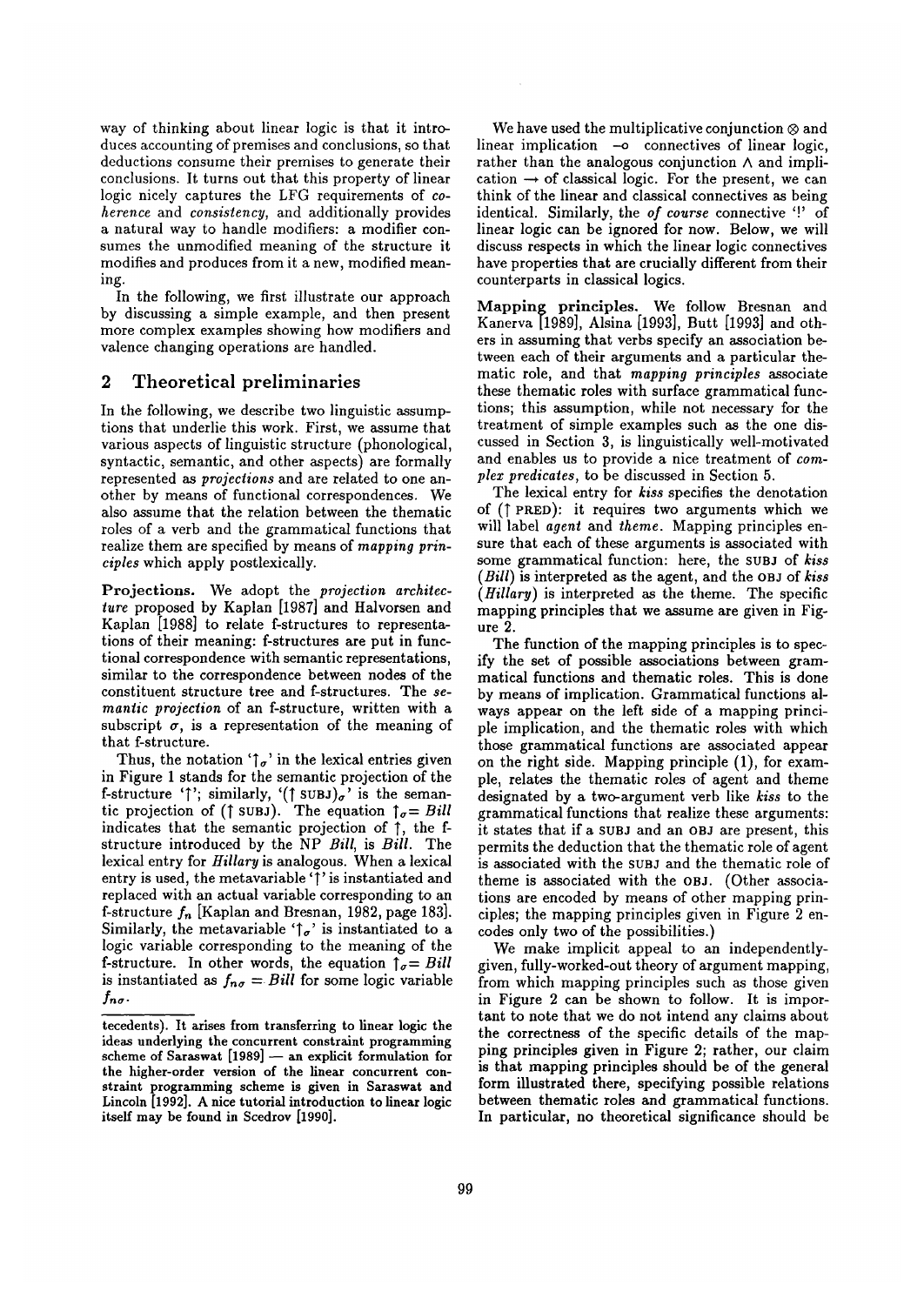Bill kissed Hillary  $NP$  († PRED) = 'BILL'  $\uparrow_{\sigma}$  = *Bill*  $V$  († PRED) = 'KISS'  $\forall X, Y.$  agent $((\uparrow \text{PRED})_{\sigma}, X) \otimes theme((\uparrow \text{PRED})_{\sigma}, Y) \rightarrow \uparrow_{\sigma} = kiss(X, Y)$  $NP$  († PRED) = 'HILLARY'  $\uparrow_{\sigma}$  = *Hillary* 

Figure 1: Lexical entries for *Bill, kissed, Hillary* 

(1) 
$$
\mathbb{I}(\forall f, X, Y. ((f \text{SUBJ})_{\sigma} = X) \otimes ((f \text{OBJ})_{\sigma} = Y) \rightarrow agent((f \text{ PRED})_{\sigma}, X) \otimes theme((f \text{ PRED})_{\sigma}, Y))
$$

(2)  $\mathbb{I}(\forall f, X, Y, Z. ((f \text{ SUBJ})_{\sigma} = X) \otimes ((f \text{ OBJ})_{\sigma} = Y) \otimes ((f \text{ OBJ2})_{\sigma} = Z)$  -o  $permitter((f \text{ } PRED)_{\sigma}, X) \otimes agent((f \text{ } PRED)_{\sigma}, Z) \otimes theme((f \text{ } PRED)_{\sigma}, Y))$ 

Figure 2: Argument mapping principles

bill:  $(f_{2\sigma} = Bill)$ hillary :  $(f_{3\sigma} = Hilary)$ kiss:  $(\forall X, Y.$  agent $(f_{1\sigma}, X) \otimes theme(f_{1\sigma}, Y) \rightarrow f_{4\sigma} = kiss(X, Y))$ mapping1 :  $(\forall X, Y. (f_{4\sigma} = X) \otimes (f_{3\sigma} = Y)$  -o agent $(f_{1\sigma}, X) \otimes$  theme $(f_{1\sigma}, Y))$ ) (bill  $\otimes$  hillary  $\otimes$  kissed  $\otimes$  mapping1)  $\rightarrow$  agent( $f_{1\sigma}$ , Bill)  $\otimes$  theme( $f_{1\sigma}$ , Hillary)  $\otimes$  kissed  $-$ o  $f_{4\sigma} = kiss(Bill, Hillary)$ 

Figure 3: Derivation of *Bill kissed Hiilary* 

attached to the choice of thematic role labels used here; for the verb *kiss,* for example, labels such as 'kisser' and 'kissed' would do as well. We require only that the thematic roles designated in the lexical entries of individual verbs are specified in enough detail for mapping principles such as those illustrated in Figure 2 to apply successfully.

# 3 A simple example of semantic composition

Consider sentence 2 and the lexical entries given in Figure 1:

(2) Bill kissed Hillary.

The f-structure for (2) is:

 $(3)$  [PRED  $f_1$ :'KISS']  $f_4$ : SUBJ  $f_2$ : PRED 'BILL' OBJ  $f_3$ : PRED 'HILLARY' ]

The meaning associated with the f-structure may be derived by logical deduction, as shown in Figure 3.3

The first three lines contain the information contributed by the lexical entries for *Bill, Hillary*, and *kissed,* abbreviated as bill, hillary, and kissed. The verb *kissed* requires two pieces of information, an agent and a theme, in no particular order, to produce a meaning for the sentence,  $f_{4\sigma}$ . The mapping principle needed for associating the syntactic arguments of transitive verbs with the agent/theme argument structure is given on the fourth line and abbreviated as mapping1. Mapping principles are assumed to be a part of the background theory, rather than being introduced by particular lexical items. Each mapping principle can, then, be used as many or as few times as necessary.

The premises-i.e., the lexical entries and mapping principle are restated as the first step of the derivation, labeled 'Premises'. The second step is derived from the premises by Universal Instantiation and Modus Ponens. The last step is then derived from this result by Universal Instantiation and Modus Ponens.

To summarize: a variable is introduced for the meaning corresponding to each f-structure in the

 $\otimes$ ( $\forall X, Y. f_{2\sigma} = X \otimes f_{3\sigma} = Y \neg o f_{4\sigma} = kiss(X, Y))$ )  $\rightarrow$   $f_{4\sigma} = kiss(Bill, Hillary)$ 

(Premises.)

```
(UI, Modus Ponens.)
```

```
(UI, Modus Ponens.)
```
<sup>&</sup>lt;sup>3</sup>An alternative derivation, not using mapping principles, is also possible. In that case, the lexical entry for *kissed* would require a SUBJ and an OBJ rather than an agent and a theme, and the derivation would proceed in

this way:

 $((f_{2\sigma} = Bill)$ 

*<sup>®(13</sup>o = Hillary)*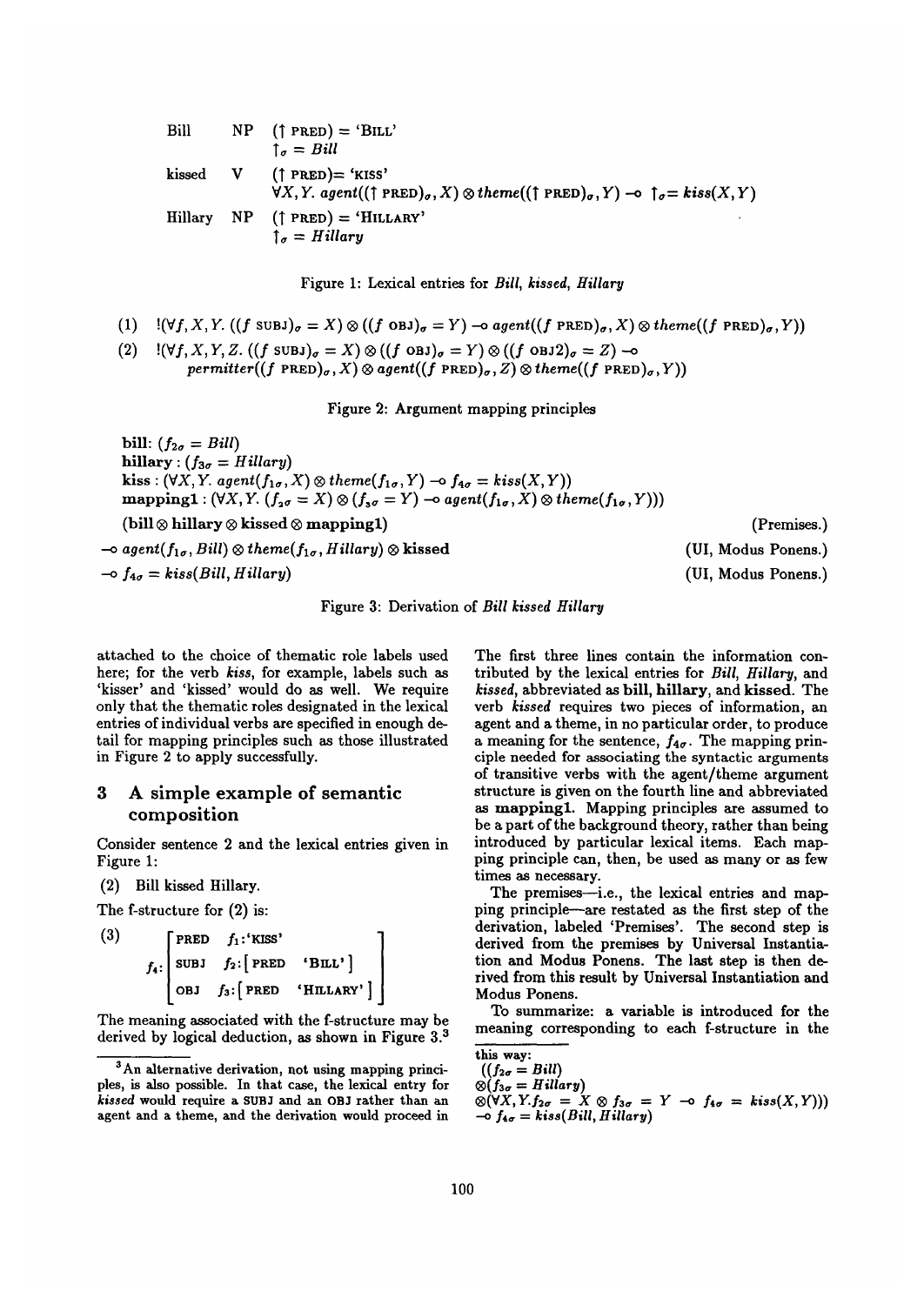syntactic representation. These variables form the scaffolding that guides the assembly of the meaning. Further information is then introduced: information associated with each lexical entry is made available, as are all the mapping rules. Once all this information is present, we look for a logical deduction of a meaning of the sentence from that information.

The use of linear logic provides certain advantages, since it allows us to capture the intuition that lexical items and phrases contribute uniquely to the meaning of a sentence. As noted by Klein and Sag [1985, page 172]:

> Translation rules in Montague semantics have the property that the translation of each component of a complex expression occurs exactly once in the translation of the whole .... That is to say, we do not want the set S [of semantic representations of a phrase] to contain *all* meaningful expressions of IL which can be built up from the elements of S, but only those which use each element exactly once.

Similar observations underlie the work of Lambek [1958] on categorial grammars and the recent work of van Benthem [1991] and others on dynamic logics.

It is this 'resource-conscious' property of natural language semantics  $-$  a meaning is used once and once only in a semantic derivation - that linear logic allows us to capture. The basic insight underlying linear logic is to treat logical formulas as finite re*sources,* which are consumed in the process of deduction. This gives rise to a notion of *linear implication --o* which is resource-conscious: the formula A -o B can be thought of as an action that can *consume* (one copy of) A to produce (one copy of) B. Thus, the formula  $A \otimes (A \rightarrow B)$  linearly implies  $B$ but not  $A \otimes B$  (because the deduction consumes A), and not  $(A \rightarrow B) \otimes B$  (because the linear implication is also consumed in doing the deduction). The resource consciousness not only disallows arbitrary duplication of formulas, but also arbitrary deletion of formulas. This causes the notion of conjunction we use  $(\otimes)$  to be sensitive to the multiplicity of formulas:  $A \otimes A$  is not equivalent to A (the former has two copies of the formula  $A$ ). For example, the formula  $A \otimes A \otimes (A \multimap B)$  does linearly imply  $A \otimes B$  (there is still one  $A$  left over) — but does not linearly imply  $B$ (there must still be one A present). Thus, linear logic checks that a formula is used once and only once in a deduction, reflecting the resource-consciousness of natural language semantics. Finally, linear logic has an *of course* connective ! which turns off accounting for its formula. That is, !A linearly implies an arbitrary number copies of A, including none. We use this connective on the background theory of mapping principles to indicate that they **are not** subject **to accounting; they can be used** as often or seldom as necessary.

A primary advantage of the use of linear logic is that it enables a clean semantic definition of *completeness* and *coherence. 4* In the present setting, the feature structure  $f$  corresponding to the utterance is associated with the  $(\otimes)$  conjunction  $\phi$  of all the formulas associated with the lexical items in the utterance. The conjunction is said to be *complete* and *coherent* iff  $Th \rightharpoonup \phi \rightharpoonup f_{\sigma} = t$  (for some term t), where *Th* is the background theory containing, e.g., the mapping principles. Each  $t$  is to be thought of as a valid meaning for the sentence. This guarantees that the entries are used exactly once in building up the denotation of the utterance: no syntactic or semantic requirements may be left unfulfilled, and no meaning may remain unused.

### 4 Modification

Another primary advantage of the use of linear logic 'glue' in the derivation of meanings of sentences is that it enables a clear treatment of modification. Consider the following sentence, containing the sentential modifier *obviously:* 

(4) Bill obviously kissed Hillary.

We make the standard assumption that the verb *kissed* is the main syntactic predicate of this sentence. The following is the f-structure for example 4:

$$
f_{4}: \begin{bmatrix} \texttt{PRED} & f_{1}:^{k}KISS' \\ \texttt{SUBJ} & f_{2}: \begin{bmatrix} \texttt{PRED} & 'BILL' \end{bmatrix} \\ f_{4}: \begin{bmatrix} \texttt{OBJ} & f_{3}: \begin{bmatrix} \texttt{PRED} & 'HILLARY' \end{bmatrix} \\ \texttt{MODS} & \begin{bmatrix} f_{5}: \begin{bmatrix} \texttt{PRED} & 'BVDUUSLY' \end{bmatrix} \end{bmatrix} \end{bmatrix}
$$

We also assume that the meaning of the sentence can be represented by the following formula:

#### (6) *obviously(kiss(Bill, Hillary))*

It is clear that there is a 'mismatch' of sorts between the syntactic representation and the meaning of the sentence; syntactically, the verb is the main functor; while the main semantic functor is the adverb.<sup>5</sup>

Consider now the lexical entry for *obviously* given in Figure 4. The semantic equation associated with

5The **related phenomenon** of *head switching,* discussed in connection with machine translation by Kaplan et al. [1989] and Kaplan **and Wedekind** [1993], is also amenable **to treatment along the lines presented here.** 

**<sup>4&#</sup>x27;An f-structure is** *locally complete* **if and only if it contains all the governable grammatical functions that its predicate governs. An f-structure is** *complete* **if and**  only if all its subsidiary f-structures are locally complete. An f-structure is *locally coherent* **if and** only if all the governable **grammatical functions that** it contains are governed by a local predicate. An f-structure is *coherent* if and only if all its subsidiary f-structures are locally coherent.' [Kaplan and Bresnan, 1982, pages 211-212]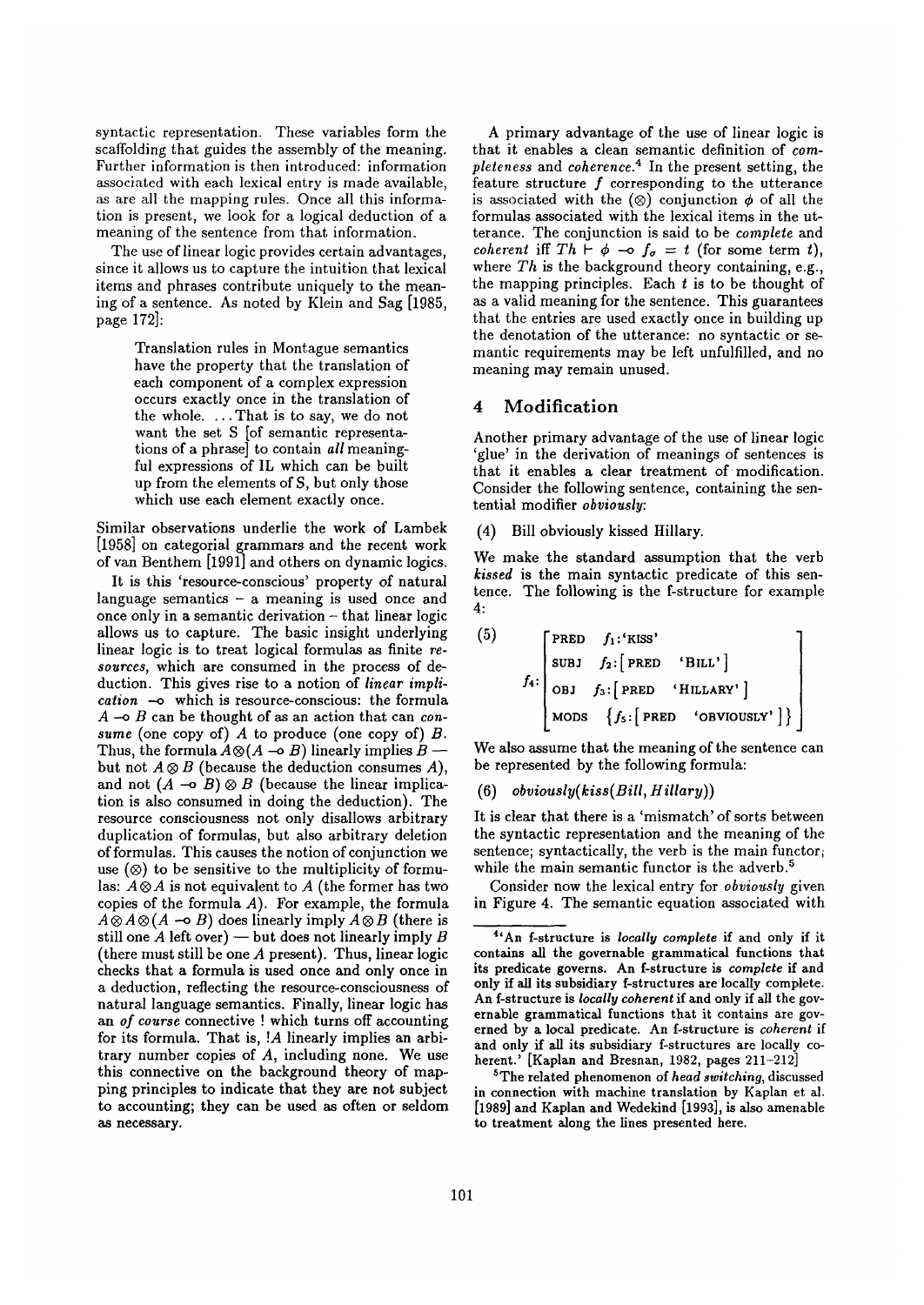Bill NP († PRED) = 'BILL'  
\n
$$
\uparrow_{\sigma} = Bill
$$
  
\nobviously ADV († PRED) = 'OBVIOUSLY'  
\n $\forall P. \text{ (MODS } \uparrow)_{\sigma} = P \rightarrow \text{ (MODS } \uparrow)_{\sigma} = obviously(P)$   
\nkissed V († PRED) = 'KISS'  
\n $\forall X, Y. agent((\uparrow PRED)_{\sigma}, X) \otimes theme((\uparrow PRED)_{\sigma}, Y) \rightarrow \uparrow_{\sigma} = kiss(X, Y)$   
\nHillary NP († PRED) = 'HILLARY'  
\n $\uparrow_{\sigma} = Hilary$ 



bill:  $(f_{2\sigma} = Bill)$ hillary :  $(f_{3\sigma} = Hillary)$  $kiss : (\forall X, Y.$  agent $(f_{1\sigma}, X) \otimes theme(f_{1\sigma}, Y) \rightarrow f_{4\sigma} = kiss(X, Y))$ obviously:  $(\forall P. f_{4\sigma} = P \neg o f_{4\sigma} = obviously(P))$ mapping1 :  $(\forall X, Y. (f_{2\sigma} = X) \otimes (f_{3\sigma} = Y)$  -o agent $(f_{1\sigma}, X) \otimes theme(f_{1\sigma}, Y))$ (bill  $\otimes$  hillary  $\otimes$  kissed  $\otimes$  obviously  $\otimes$  mapping1)  $\sim$  agent( $f_{1\sigma}$ , Bill)  $\otimes$  theme( $f_{1\sigma}$ , Hillary)  $\otimes$  kissed  $\otimes$  obviously  $-$ o  $f_{4\sigma} = kiss(Bill, Hillary)$   $\otimes$  obviously  $-$ o  $f_{4\sigma} = obviously(kiss(Bill, Hillary))$ (Premises.) (UI, Modus Ponens.) (UI, Modus Ponens.) (UI, Modus Ponens.)

Figure 5: Derivation of *Bill obviously kissed Hillary* 

*obviously* makes use of 'inside-out functional uncertainty' [Halvorsen and Kaplan, 1988]. The expression (MODS ) denotes an f-structure through which there is a path MODS leading to  $\uparrow$ . For example, if  $\uparrow$  is the f-structure labeled  $f_5$  above, then (MODS  $\uparrow$ ) is the f-structure labeled  $f_4$ , and (MODS  $\dagger$ )<sub> $\sigma$ </sub> is the semantic projection of  $f_4$ . Thus, the lexical entry for *obviously* specifies the semantic representation of the f-structure that it modifies, an f-structure in which it is properly contained.

Recall that linear logic enables a coherent notion of *consumption* and *production* of meanings. We claim that the semantic function of adverbs (and, indeed, of modifiers in general) is to consume the meaning of the structure they modify, producing a new, modified meaning. Note in particular that the meaning of the modified structure, (MODS  $\uparrow$ )<sub> $\sigma$ </sub>, appears on *both* sides of  $-$ o; the unmodified meaning is consumed, and the modified meaning is produced.

The derivation of the meaning of example 4 is shown in Figure 5. The first part of the derivation is the same as the derivation shown in Figure 3 for the sentence *Bill kissed Hillary.* The crucial difference is the presence of information introduced by *obviously,* shown in the fourth line and abbreviated as obviously. In the last step in the derivation, the linear implication introduced by *obviously* consumes the previous value for  $f_{4\sigma}$  and produces the new and final value.

By using linear logic, each step of the derivation keeps track of what 'resources' have been consumed by linear implications. As mentioned above, the value for  $f_{4\sigma}$  is a meaning for this sentence only if there is no other information left. Thus, the derivation could not stop at the next to last step, because the linear implication introduced by *obviously was*  still left. The final step provides the only complete and coherent meaning derivable for the utterance.

### 5 Valence-changing operations

We have seen that modifiers can be treated as 'consuming' the meaning of the structure that they modify, producing a new, modified meaning. A similar, although syntactically more complex, case arises with *complex predicates, as* Butt [1990; 1993] shows.

Butt discusses the 'permissive construction' in Urdu, illustrated in 7:

| (7) Hillary-ne diyaa [ <sub>VP</sub> Bill-ko xat<br>Hillary-ERG let |  |  |  | Bill-DAT letter-NOM |  |  |
|---------------------------------------------------------------------|--|--|--|---------------------|--|--|
| likhne ]                                                            |  |  |  |                     |  |  |
| write-PART                                                          |  |  |  |                     |  |  |
| 'Hillary let Bill write a letter.'                                  |  |  |  |                     |  |  |

She shows that although the permissive construction is seemingly biclausal, it actually involves a *complex predicate:* a syntactically monoclausal predicate formed in the presence of the verb *diyaa* 'let'. In the case at hand, the presence of *diyaa* requires an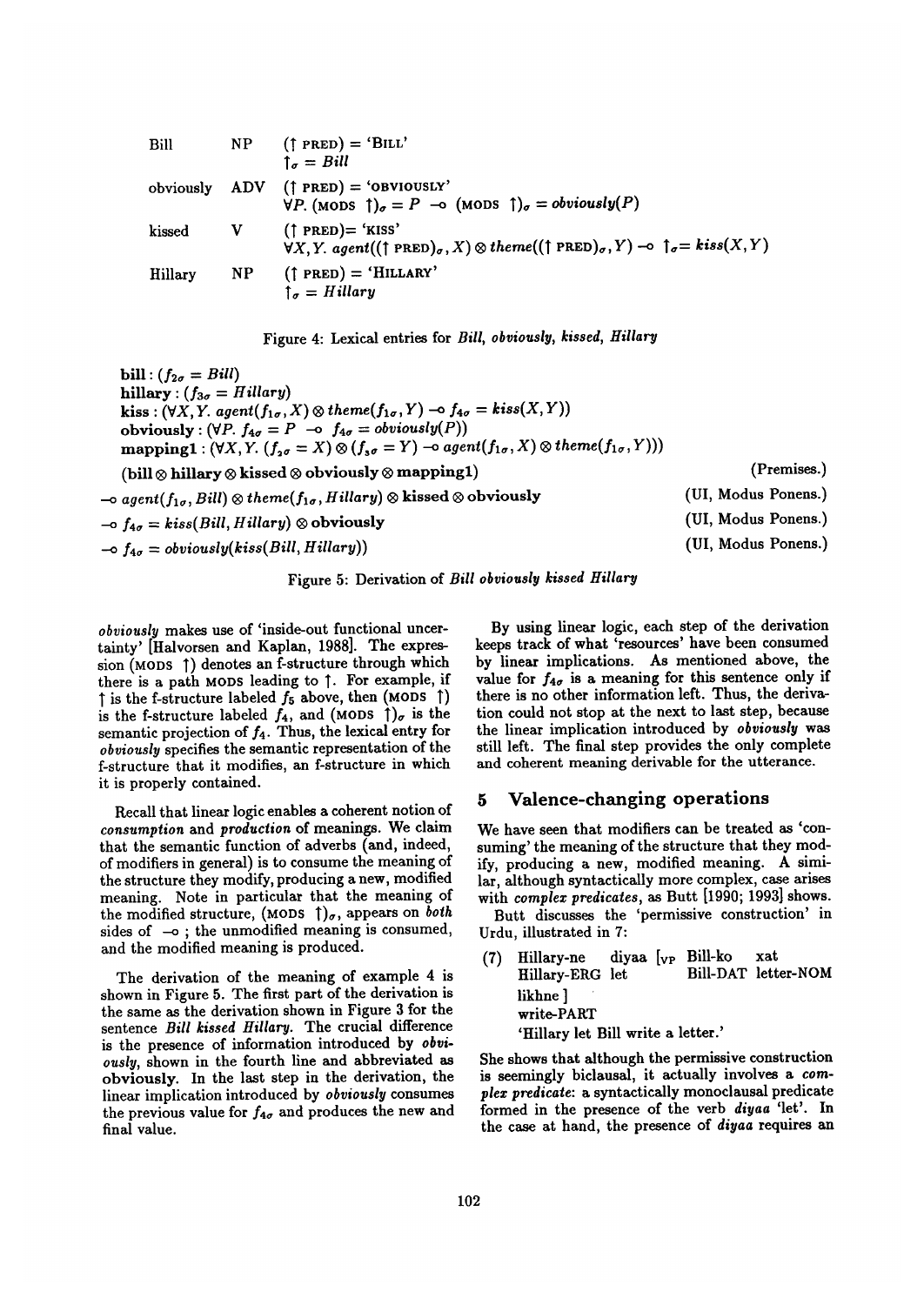|                 |              | Hillary NP $(\uparrow$ PRED) = 'HILLARY'<br>$\uparrow_{\sigma} = Hilary$                                                                                                           |
|-----------------|--------------|------------------------------------------------------------------------------------------------------------------------------------------------------------------------------------|
| Bill            |              | $NP$ († PRED) = 'BILL'<br>$\uparrow$ <sub>a</sub> = Bill                                                                                                                           |
| $\mathbf{x}$ at |              | $N$ († PRED) = 'LETTER'<br>$\uparrow_{\sigma}$ = letter                                                                                                                            |
| likhne          |              | $V$ († PRED)= 'WRITE'<br>$\forall X, Y.$ agent((† PRED) <sub><math>\sigma</math></sub> , X) $\otimes$ theme((† PRED) $\sigma$ , Y) $\rightarrow$ $\uparrow_{\sigma} = write(X, Y)$ |
| diyaa           | $\mathbf{V}$ | $\forall X, P.$ permitter((† PRED) $\sigma$ , $X$ ) $\otimes$ $\uparrow$ <sub><math>\sigma</math></sub> $=$ $P \multimap$ $\uparrow$ $\sigma$ $=$ $let(X, P)$                      |

Figure 6: Lexical entries for *Hillary, Bill, zat, likhne, diyaa* 

hillary :  $(f_{2\sigma} = Hilary)$ bill:  $(f_{3\sigma} = Bill)$  $letter : (f_{4\sigma} = letter)$ write:  $(\forall X, Y.$  agent $(f_{1\sigma}, X) \otimes theme(f_{1\sigma}, Y) \rightarrow f_{5\sigma} = write(X, Y)$ let :  $(\forall X, P.$  permitter $(f_{5\sigma}, X) \otimes f_{5\sigma} = P -\sigma = f_{5\sigma} = let(X, P)$  $\text{mapping2} : (\forall X, Y, Z. (f_{2\sigma} = X) \otimes (f_{3\sigma} = Y) \otimes (f_{4\sigma} = Z)$  -o  $permitter(f_{1\sigma}, X) \otimes agent(f_{1\sigma}, Y) \otimes theme(f_{1\sigma}, Z))$ 

(bill  $\otimes$  hillary  $\otimes$  letter  $\otimes$  write  $\otimes$  let  $\otimes$  mapping2)

 $\rightarrow$ o permitter( $f_{1\sigma}$ , Hillary)  $\otimes$  agent( $f_{1\sigma}$ , Bill)  $\otimes$  theme( $f_{1\sigma}$ , letter)  $\otimes$  write  $\otimes$  let  $\rightarrow$  permitter( $f_{1\sigma}$ , Hillary)  $\otimes$  let  $\otimes$  ( $f_{5\sigma}$  = write(Bill, letter))  $-$ o  $f_{5\sigma} = let(Hillary, (write(Bill, letter))$ (UI, Modus Ponens.) (UI, Modus Ponens.) (UI, Modus Ponens.)

#### Figure 7: Derivation of *Hillary let Bill write a letter*

additional argument which we will label 'permitter', in addition to the arguments required by the verb *likhne* 'write'. In general, the verb *diyaa* 'let' modifies the argument structure of the verb with which it combines, requiring in addition to the original inventory of arguments the presence of a permitter. The f-structure for example 7 is:

(8)  
\n
$$
f_5:
$$
\n
$$
f_6:
$$
\n
$$
f_7:
$$
\n
$$
f_8:
$$
\n
$$
f_9:
$$
\n
$$
f_9:
$$
\n
$$
f_1:
$$
\n
$$
f_2:
$$
\n
$$
f_3:
$$
\n
$$
f_4:
$$
\n
$$
f_5:
$$
\n
$$
f_7:
$$
\n
$$
f_8:
$$
\n
$$
f_9:
$$
\n
$$
f_9:
$$
\n
$$
f_1:
$$
\n
$$
f_2:
$$
\n
$$
f_3:
$$
\n
$$
f_4:
$$
\n
$$
f_5:
$$
\n
$$
f_7:
$$
\n
$$
f_8:
$$
\n
$$
f_9:
$$
\n
$$
f_9:
$$
\n
$$
f_1:
$$
\n
$$
f_2:
$$
\n
$$
f_3:
$$
\n
$$
f_4:
$$
\n
$$
f_5:
$$
\n
$$
f_7:
$$
\n
$$
f_8:
$$
\n
$$
f_9:
$$
\n
$$
f_9:
$$
\n
$$
f_1:
$$
\n
$$
f_2:
$$
\n
$$
f_3:
$$
\n
$$
f_4:
$$
\n
$$
f_5:
$$
\n
$$
f_7:
$$
\n
$$
f_8:
$$
\n
$$
f_9:
$$
\n
$$
f_9:
$$
\n
$$
f_9:
$$
\n
$$
f_9:
$$
\n
$$
f_9:
$$
\n
$$
f_9:
$$
\n
$$
f_9:
$$
\n
$$
f_9:
$$
\n
$$
f_9:
$$
\n
$$
f_9:
$$
\n
$$
f_9:
$$
\n
$$
f_9:
$$
\n
$$
f_9:
$$
\n
$$
f_9:
$$
\n
$$
f_9:
$$
\n
$$
f_9:
$$
\n
$$
f_9:
$$
\n
$$
f_9:
$$
\n<math display="block</p>

As Butt points out, the verbs participating in the formation of the permissive construction need not form a syntactic constituent; in example 7, the verbs *likhne* and *diyaa* are not even next to each other. This shows that complex predicate formation cannot be analyzed as taking place in the lexicon; a method of dynamically creating a complex predicate in the syntax is needed. That is, sentences such as 7 have, in essence, two syntactic heads, which dynamically combine to produce a single syntactic argument structure.

We claim that the function of a verb such as permissive *diyaa* is somewhat analogous to that of a modifier: *diyaa* consumes the meaning of the original verb and its arguments, producing a new permissive meaning and requiring an additional argument, the permitter. Mapping principles apply to this new, augmented argument structure to associate the new thematic argument structure with the appropriate set of syntactic roles. We illustrate the derivation of the meaning of example 7 in Figure 7.

(Premises.)

The lexical entries necessary for example 7 can be found in Figure 6. The instantiated information from these lexical entries appears in the first five lines of Figure 7. Mapping principle (2) in Figure 2, abbreviated as mapping2, links the permitter, agent, and theme of the (derived) argument structure to the syntactic arguments of a permissive construction; the mapping principle is given in the sixth line of Figure 7. 6

The premises of the derivation are, as above, information given by lexical entries and the mapping principle. By means of mapping principle mapping2, information about the possible array of thematic roles required by the complex predicate *let-write* can be

 $e$ <sup>6</sup>Recall that in our framework, all the mapping principles are present to be used as needed. In the derivation of the meaning of example 7, shown in Figure 7, we have omnisciently provided the one that will be needed.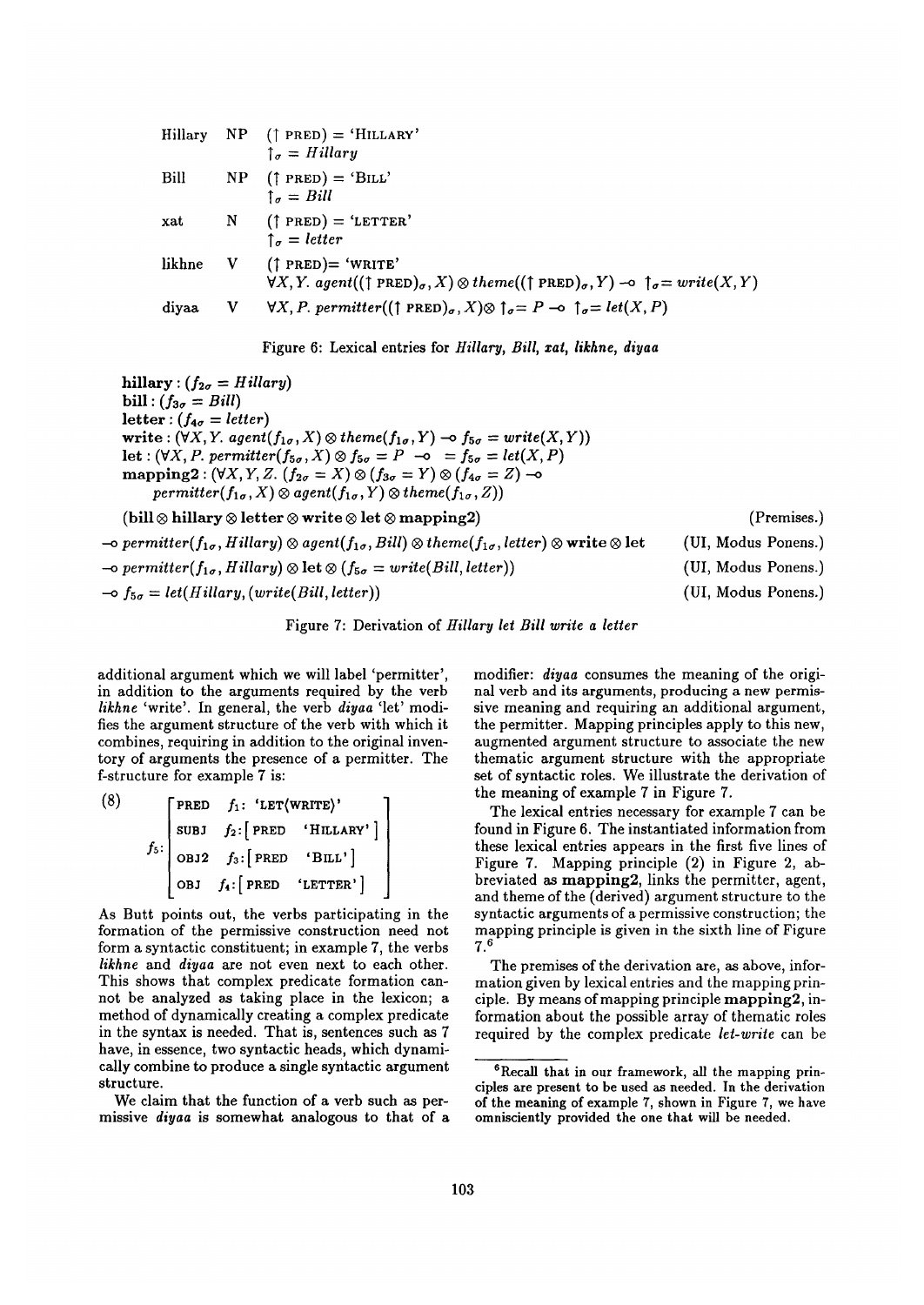derived; this step uses Universal Instantiation and Modus Ponens.

Next, a (preliminary) meaning for f-structure  $f_5$ , *write(Bill, letter),* is derived by Universal Instantiation and Modus Ponens. At this point, the requirements imposed by *diyaa* 'let', labeled let, are met: a permitter *(Hillary)* is present, and a complete meaning for f-structure  $f_5$  has been produced. These meanings can be consumed, and a new meaning produced, as represented in the final line of the derivation. Again, this meaning is the only one available, since completeness and coherence obtains only when all requirements are fulfilled and no extra information remains. As with the case of modifiers, the final step provides the only complete and coherent meaning derivable for the utterance.

Notice that the meaning of the complex predicate is not derived by composition of verb meanings: the permissive verb *diyaa* does not combine with the verb *likhne* 'write' to form a new verb meaning. Instead, permissive *diyaa* requires a (preliminary) sentence meaning, *write(Bill, letter)* in the example above, in addition to the presence of a permitter argument.

More generally, this approach treats linguistic phenomena such as modification and complex predicate formation function by operating on semantic entities that have combined with all of their arguments, producing a modified meaning and (in the case of complex predicate formation) introducing further arguments. While it would be possible to extend our approach to operate on semantic entities that have not combined with all their arguments, we have not yet encountered a compelling reason to do so. Our current restriction is not so confining as it might appear; most operations that can be performed on semantic entities that have not combined with all their arguments have analogues that operate on fully combined entities. In further research, we plan to explore this characteristic of our analysis more fully.

#### **6 Conclusion**

Our approach results in a somewhat different view of semantic composition, compared to  $\lambda$ -calculus based approaches. First of all, notice that both in  $\lambda$ calculus based approaches and in our approach, there is not only a *semantic level* of meanings of utterances and phrases, but also a *glue level* or *composition level*  responsible for assembling semantic level meanings of constituents to get a meaning for an entire utterance.

In  $\lambda$ -calculus based approaches, the semantic level is higher order intensional logic. The composition level is the rules, often not stated in any formal system, that say what pattern of applications to do to assemble the constituent meanings. The composition level relies on function application in the semantic level to assemble meanings. This forces some conflation of the levels, because it is using a semantic level operation, application, to carry out a composition level task. It requires functions at the semantic level whose primary purpose is to allow the composition level to combine meanings via application. For example, in order for **the composition level** to work right, **the semantic level** meaning of a transitive verb must be a function of two arguments, rather than a relation. This rather artificial requirement is a symptom of some of the work of the composition level being done at the semantic level.

Our approach, on the other hand, better segregates the two levels of meaning, because the composition level uses its own mechanism (substitution) to assemble semantic level meanings, rather than relying on semantic level operations. Thus, the linear logic operations of the composition level don't appear at the semantic level and the classical operations of the semantic level don't appear at the composition level.<sup>7</sup>

Our system also expresses the composition level rules in a formal system, first order linear logic. The composition rules are expressed by relations in the lexical entries and the mapping rules. There is no separate process of deciding how the meanings of lexical entries will be combined; the relations they establish, together with some background facts, just imply the high level meaning. All the necessary connections between phrases are made at the composition level when lexical entries are instantiated, through the shared variables of the sigma projections. From then on, logical inference at the composition level assembles the semantic level meaning.

These examples illustrate the capability of our framework to handle the combination of predicates with their arguments, modification, and arityaffecting operations. The use of linear logic provides a simple treatment of the requirements of completeness and consistency and of complex predicates. Further, our deduction framework enables us to use linear logic to state such operations in a formally welldefined and tractable manner.

In future work, we plan to explore more fully **the**  semantics of modification, and to pursue the addition of a type system to the logic to treat quantifiers analogously to Pereira [1990; 1991].

### **7 Acknowledgments**

We are grateful to Ron Kaplan, Stanley Peters, John Maxwell, Joan Bresnan, and Stuart Shieber for helpful comments on earlier versions of this paper. We would particularly like to thank Fernando Pereira for extensive and very helpful discussion of the issues presented here.

**rThis separation is not a necessary consequence of using deduction to assemble meanings; the composition**  logic could call for semantic **level operations. But** we **have so far been able to maintain the separation, and the question of whether the** separation can be maintained seems to be linguistically interesting and worthy of further pursuit.